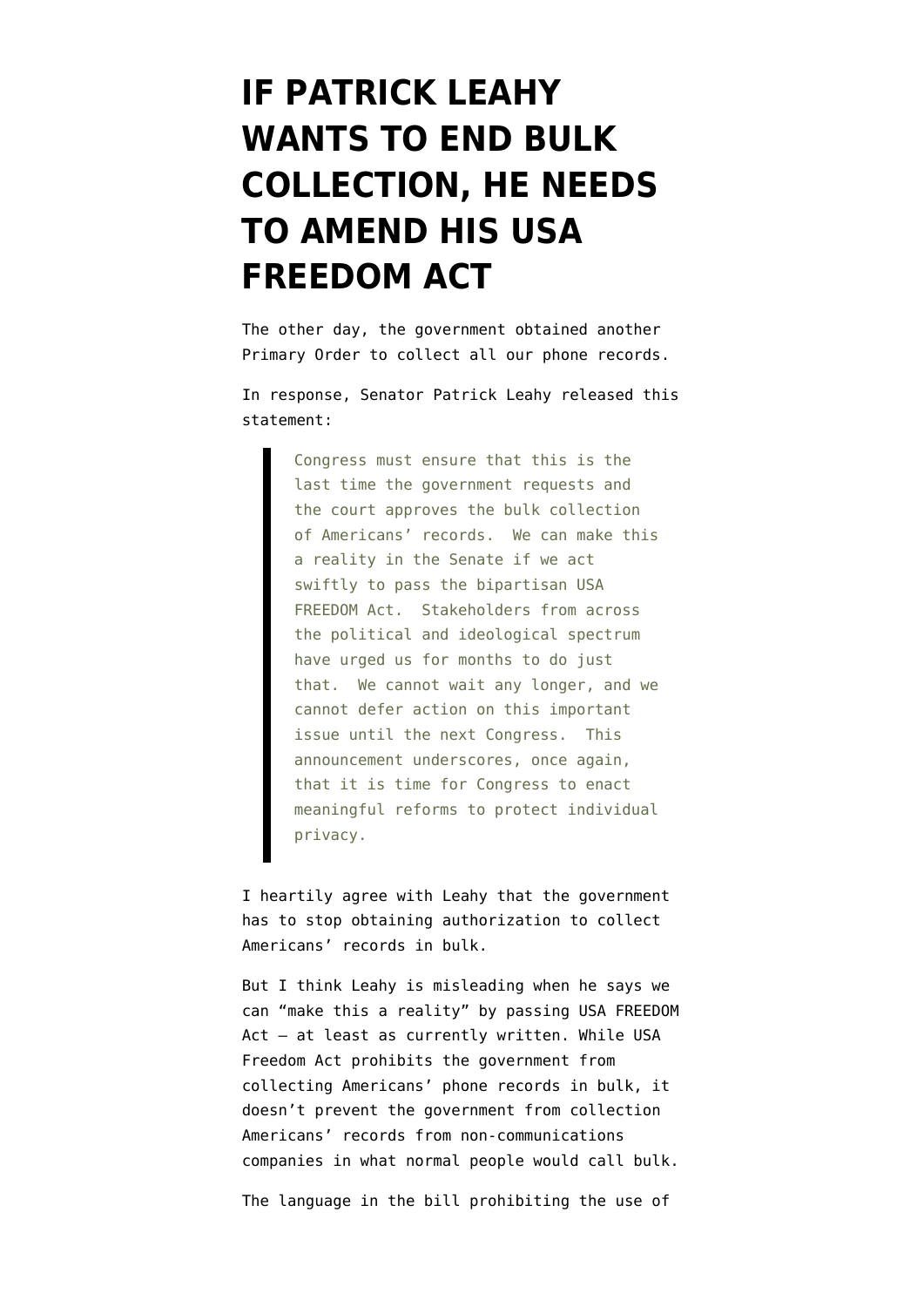## a company name as a selector only applies to electronic communication service providers.

(II) a term identifying an electronic communication service provider (as that term is defined in section 701) or a provider of remote computing service (as that term is defined in section 2711 of title 18, United States Code), when not used as part of a specific identifier as described in clause (i), unless the provider is itself a subject of an authorized investigation for which the specific selection term is used as the basis of production.

The limit of this language to communications companies makes it clear that the bill envisions the use of a corporate person (persons are permitted for traditional Section 215 orders) names — so long as they aren't communications providers — as a selector. You can't get all records from Verizon, as the government does, but you can get all [one-side foreign records](http://online.wsj.com/news/articles/SB10001424052702303559504579198370113163530) from Western Union, as the government also currently does.

> In this case, the secret surveillance court has authorized the Federal Bureau of Investigation to work with the CIA to collect large amounts of data on international transactions, including those of Americans, as part of the agency's terrorism investigations.

The data collected by the CIA doesn't include any transactions that are solely domestic, and the majority of records collected are solely foreign, but they include those to and from the U.S., as well. In some cases, it does include data beyond basic financial records, such as U.S. Social Security numbers, which can be used to tie the financial activity to a specific person. That has raised concerns among some lawmakers who learned about the program this summer,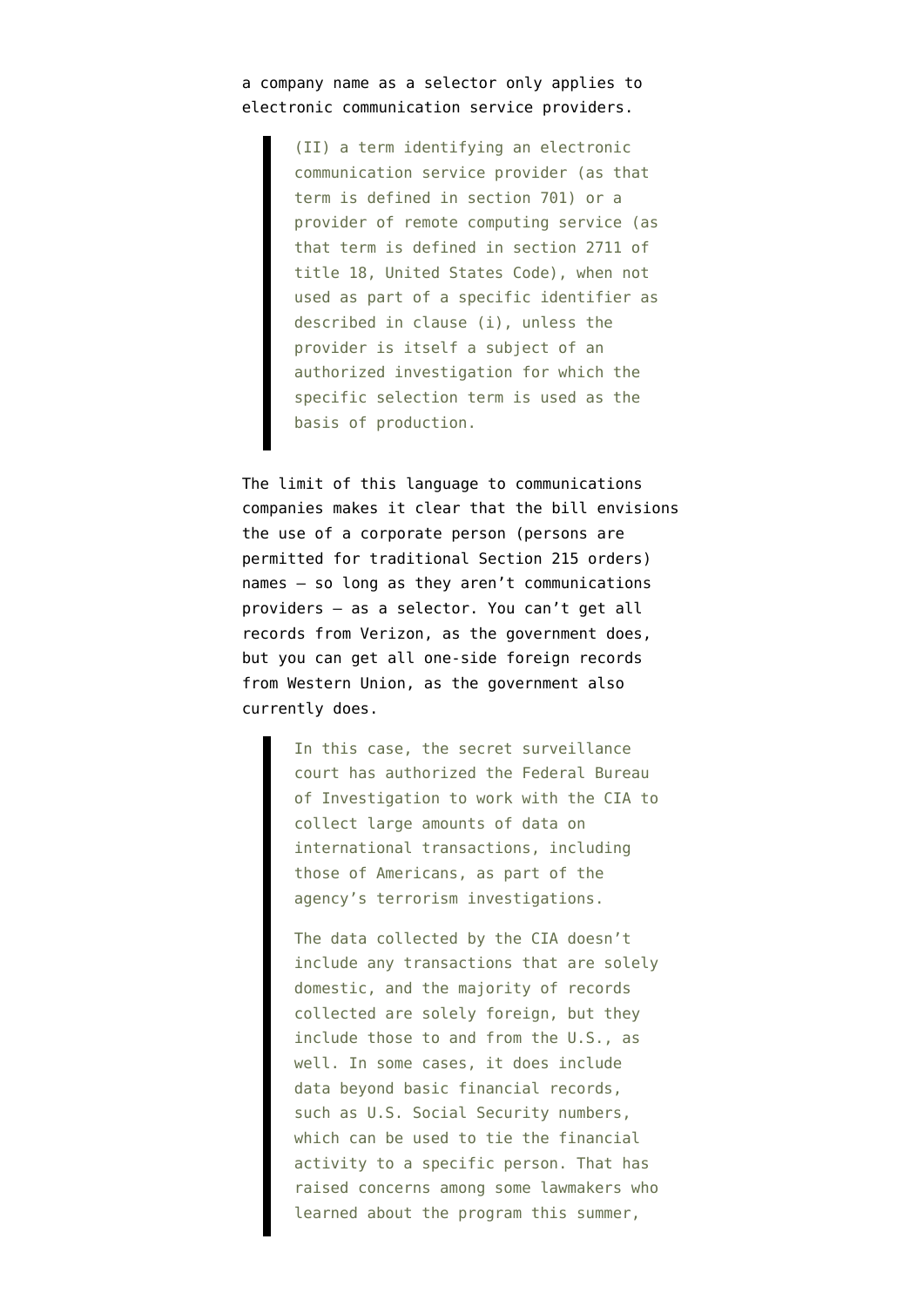according to officials briefed on the matter.

Former U.S. government officials familiar with the program said it has been useful in discovering terrorist relationships and financial patterns. If a CIA analyst searches the data and discovers possible suspicious terrorist activity in the U.S., the analyst provides that information to the FBI, a former official said.

## [snip]

The data is obtained from companies in bulk, then placed in a dedicated database. Then, court-ordered rules are applied to "minimize," or mask, the information about people in the U.S. unless that information is deemed to be of foreign-intelligence interest, a former U.S. official said.

Moreover, even if this is the only financial program that exists *right now*, the only limit on such programs would be the imagination of the Intelligence Community and the indulgence of the FISA Court. James Clapper and John Bates both objected to interpreting the transparency provisions of USAF to include similar applications to new targets. Particularly as the fearmongering surrounding ISIS increases, they'll be ratcheting up the domestic spying again.

In any case, there is abundant reason to believe the government also collects the records of certain bomb precursors — fertilizer, acetone and hydrogen peroxide in large quantities, and pressure cookers — to cross-reference with suspect targets. And while the government collects flight information directly, there may well be bulk travel record collection as well.

The bill enables this kind of bulk collection in its "transparency" provisions as well. Those provisions only conduct individualized counts